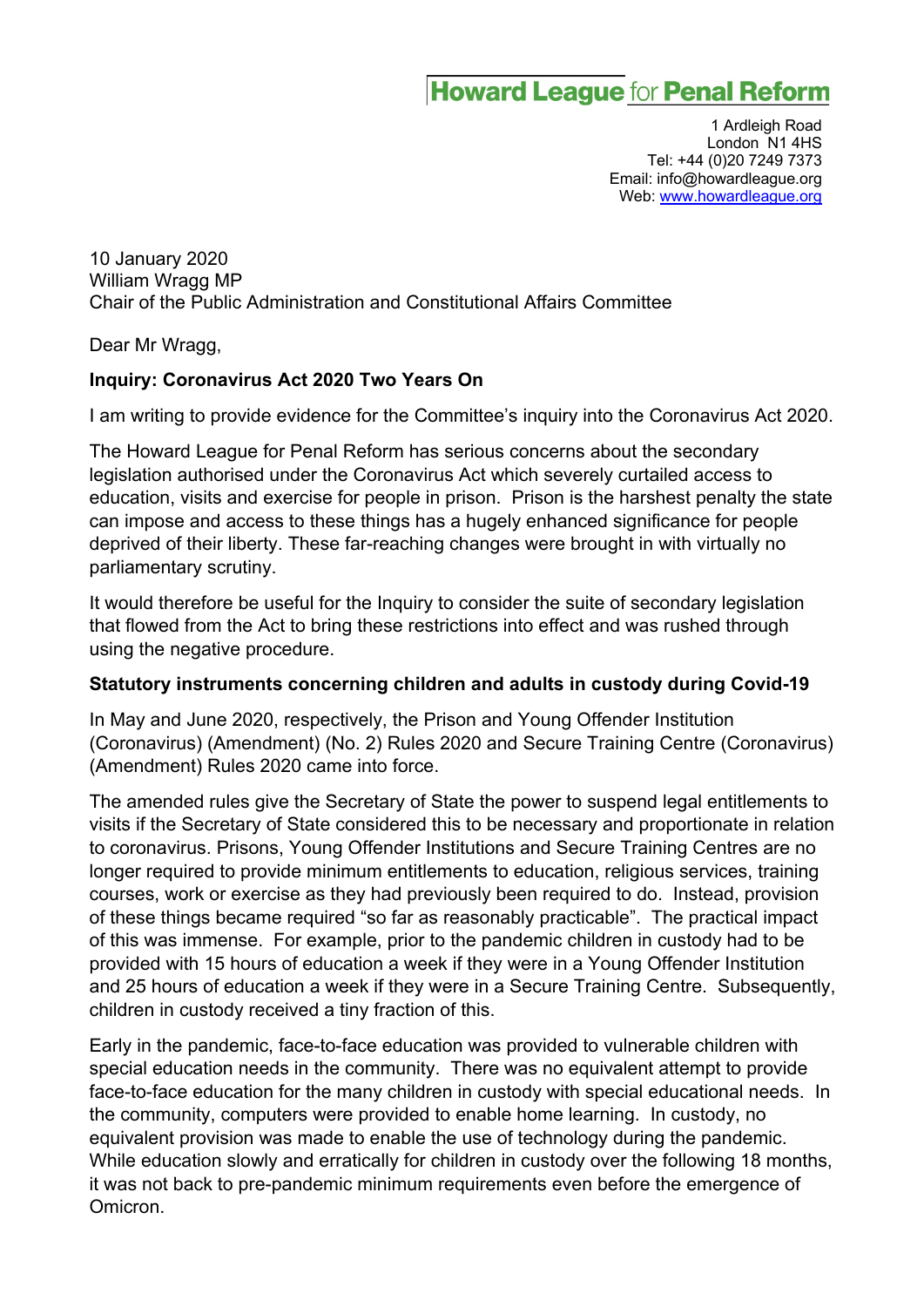The Howard League has published two briefings about the lethargy and mental ill-health experienced by children and young adults in prison during the pandemic, as explained by young people who called Howard League's legal advice line.<sup>1</sup>

As the pandemic exacerbated backlogs in the crown court, a rising proportion of people in prison during the pandemic were on remand – unsentenced, yet subject to extraordinarily harsh conditions of imprisonment. As courts disproportionately remand Black and minority ethnic defendants to custody, these conditions have compounded the already stark racial inequalities in the criminal justice system. $<sup>2</sup>$ </sup>

Prison regimes have been extremely slow to restart, even after all legal restrictions were dropped in the community. Understandably, this has been difficult for people in prison to cope with. Many people in prison, including children, have been locked in their cells for up to 23 hours a day for much of the past two years.

#### **Parliamentary concerns about the statutory instruments**

In 2020, the Secondary Legislation Committee and the Joint Committee on Statutory Instruments both expressed concerns about the amended rules.

The Secondary Legislation Committee felt that welfare issues might arise from the denial of visits and the scaled-back minimum regime. It noted that the amendments to the prison and Young Offender Institution rules included a transition of period of at least three months, and that this could be extended by the Secretary of State to a maximum of six months.3

Though the amended rules for Secure Training Centres did not include a transition period, the Committee noted that children could be subjected to a restricted regime for up to two years. It suggested that the Lords might wish to ask how the amended rules would be monitored and whether there would be regular reports to Parliament.<sup>4</sup>

The Joint Committee on Statutory Instruments queried the powers relied on for provisions about the transition period. In a memorandum to the Committee, the Ministry of Justice described this as an example of administrative sub-delegation and argued that the power to extend the transition period was *"very limited"*. <sup>5</sup> The Committee disagreed, citing the long-standing and strong presumption against sub-delegation in legislation. It reported the amended Prison and Young Offender Institution rules for doubtful *vires*. 6

Similarly, the Joint Committee reported the amended Secure Training Centre rules for doubtful *vires*, on the grounds that the Secretary of State's discretion over suspending visits during a transmission control period (as defined in the Coronavirus Act 2020) ran into the same issues. The Committee additionally held that the rules were not clear enough about how notice would be given about the suspension of entitlement to visits, and that this required clarification.<sup>7</sup>

<sup>1</sup> Howard League (2020), *Children in prison during the Covid-19 pandemic*, available at https://howardleague.org/wpcontent/uploads/2020/11/Children-in-prison-during-covid-19.pdf; Howard League (2020), *Young adults in prison during the Covid-19 pandemic*, available at https://howardleague.org/wp-content/uploads/2020/06/YA-Covid-19-Briefing-FINAL.pdf.

<sup>2</sup> Ethnicity Facts and Figures (2021), *Remand status at Crown Court*, available at https://www.ethnicity-facts-figures.service.gov.uk/crimejustice-and-the-law/courts-sentencing-and-tribunals/remand-status-at-crown-court/latest; Howard League (2021), *What's wrong with remanding children to prison?*, available at https://howardleague.org/wp-content/uploads/2021/09/Whats-wrong-with-remanding-children-

to-prison.pdf.<br> **Secondary** <sup>3</sup> Secondary Legislation Scrutiny Committee (2020), *16th Report of Session 2019–21*, available at https://committees.parliament.uk/publications/1352/documents/12229/default/. 4 Secondary Legislation Scrutiny Committee (2020), *22nd Report of Session 2019–21*, available at https://committees.parliament.uk/publications/1905/documents/18666/default/. 5 Joint Committee on Statutory Instruments (2020), *Fifteenth Report of Session 2019–21*, available at

https://committees.parliament.uk/publications/1545/documents/14277/default/ (Appendix 3).

 $\frac{6}{7}$  Ibid.<br>
7 Joint Committee on Statutory instruments (2020), Twenty-First Report of Session 2019–21, available at https://committees.parliament.uk/publications/2474/documents/24589/default/.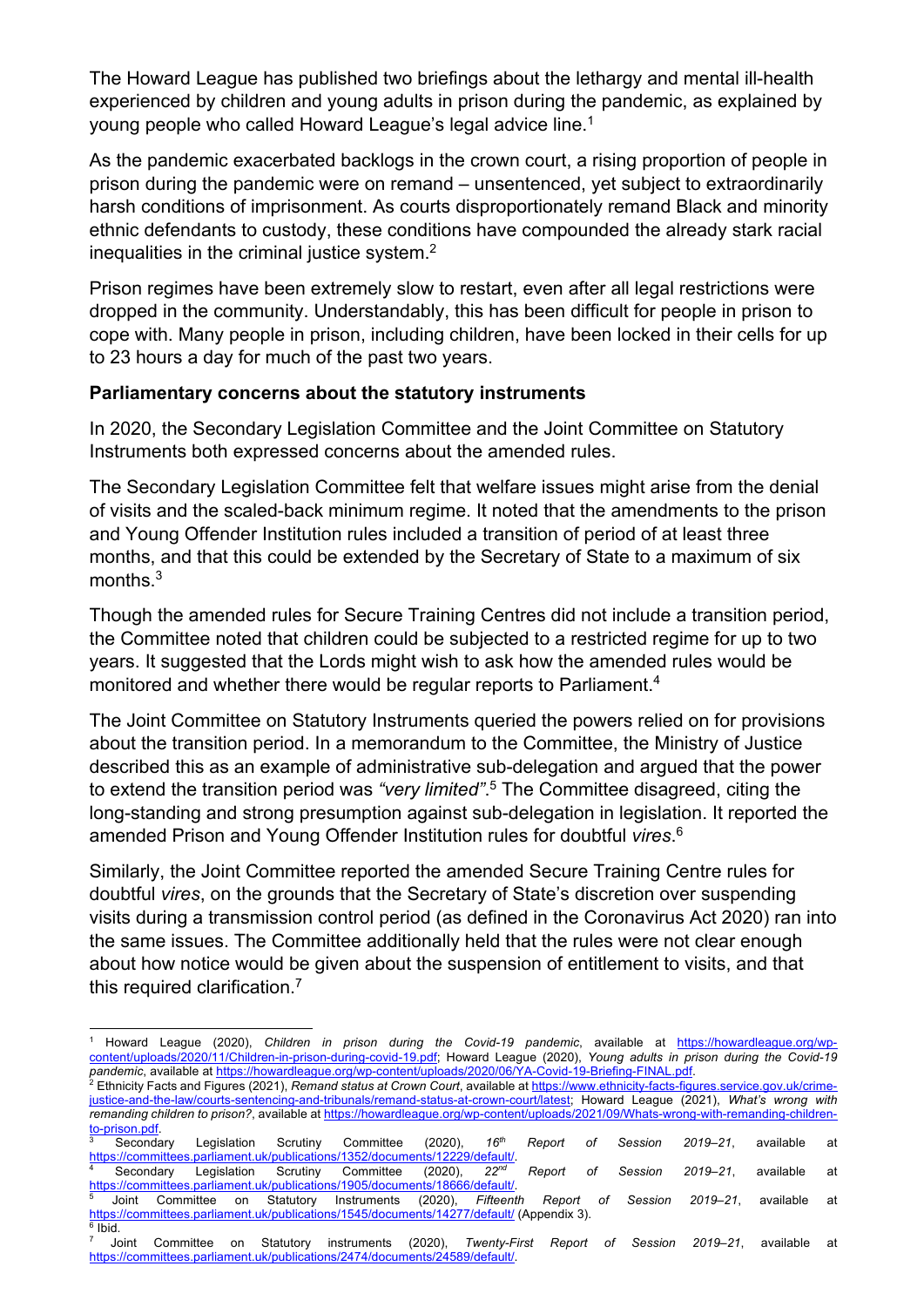As the concerns raised by the Secondary Legislation Committee and the Joint Committee on Statutory Instruments show, secondary legislation to amend prison rules was rushed into law without proper scrutiny and relied on dubious authority. These were not small changes: they removed core safeguards and entitlements for people in custody, with longterm implications for people who have spent time in prison during the pandemic and for the prison estate as a whole.

## **The ongoing impact of the statutory instruments**

The amended Prison and Young Offender Institution rules came into force in May 2020. The amended Secure Training Centre rules came into force in July 2020, as restrictions in the community were eased: pubs and restaurants reopened two days later. The instruments regularised the restrictions which had already been in place, in breach of the existing rules, and provided a legislative basis for an extended period of severe restrictions in custody.

As originally drafted both statutory instruments were to be in force until 25 March 2022 unless revoked earlier. The Secure Training Centre rules were to cease once revoked or on 25 March 2022 and the Young Offender Institution were to be subject to a three month transition period if revoked prior to 25 March 2022.

In September 2021, the Howard League and Article 39 wrote a joint letter to the then-Secretary of State for Justice about the dilution of children's legal protections in custody. The letter noted that there had been no children's rights impact assessment or equality impact assessment and that an explanatory memorandum published alongside the amended Secure Training Centre rules, which stated that children's time out of cell could be restricted to 1.5 hours a day, was unlawful and damaging. $8$  On 12 October 2021, the Minister of State for Justice, Victoria Atkins MP, responded to confirm that the Secretary of State had announced his intention to bring the instruments to an end, noting that the revocation of amendments to the Secure Training Centre rules would be immediate and the revocation of the amendments to the remaining rules would be subject to a three month transition period.<sup>9</sup> On 22 October 2021, the Howard League and Article 39 wrote to Victoria Atkins highlighting the lack of coherent reasoning for dealing with children differently and purely on the basis of where they are placed.<sup>10</sup>

On the 4 January 2022, the Prison and Young Offender Institution (Coronavirus) (Amendment) Rules 2022 was laid, removing the three month transition period and confirming the 2020 amendments to the Prison and Young Offender Institution rules would cease on 25 March 2022. It is not clear whether or not the amendments to the Secure Training Centre Rules have been revoked as yet.

Considering the important issues that these statutory instruments affect, it is deeply concerning that the changes are not clear and have not been widely publicised. It is also unclear why the amendments authorising such severe restrictions on people in prison, including vulnerable people with mental health problems and children, have been permitted to persist for over two years in contrast to significant easements of restrictions in the community.

<sup>&</sup>lt;sup>8</sup> Howard League for Penal Reform (2021), Letter to the Lord Chancellor and Secretary of State about the Covid-19 dilution of children's *legal protections in custody*, available at https://howardleague.org/wp-content/uploads/2021/09/COVID-19-regulations-joint-letter-to-Justice-Secretary-from-Frances-Crook-Carolyne-Willow.pdf.

<sup>9</sup> https://howardleague.org/wp-content/uploads/2021/10/Response-from-Victoria-Atkins-MP.pdf

<sup>10</sup>https://howardleague.org/wp-content/uploads/2021/10/COVID-19-regulations-joint-letter-to-Minister-Atkins-from-Frances-Crook-Carolyne-Willow-22-October-2021.pdf